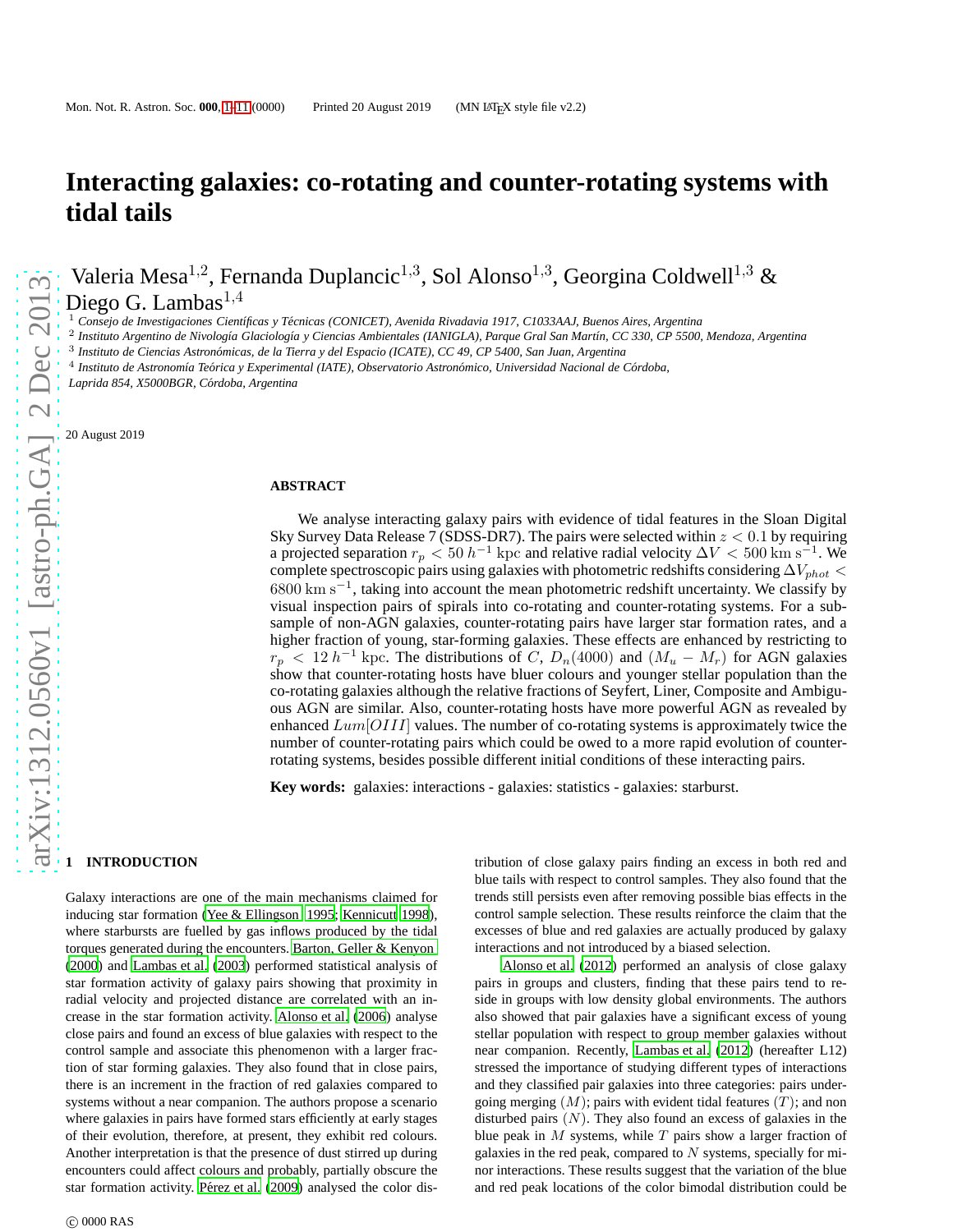## 2 *Mesa et al.*

driven by different aspects of galaxy interactions such as evolutionary stage, gas content, interaction strength, etc. In particular L12 highlight the contribution of tidal interactions to the read peak in the galaxy pairs colour distribution. Therefore, it is interesting to focus in tidal interactions in order to analyse the role of this special type of encounters on the main properties of galaxies in interacting systems.

Tidal interactions in galaxy pairs can produce several morphological features that are short lived such as extended structures, bridges and tidal tails. Observations indicate that the probability to have grand-design arms is much higher for galaxies in binaries or groups than in the field [\(Kormendy & Norman 1979\)](#page-10-6). [Reshetnikov & Sotnikova](#page-10-7) [\(2001](#page-10-7)) and references therein show that the local fraction of tailed objects is about 1-2% of the local galaxy population, and that the size of the tidal tails is related to the global dynamical structure of the interacting galaxies. [Mohamed et al.](#page-10-8) [\(2011\)](#page-10-8), points out that the tails in distant galaxies are shorter than those in nearby ones, reflecting the evolution with redshift of the sizes of spiral galaxies and their tidal structures. They also show that in simulated galaxies with low-mass halos, tidal tails turn out to be very long and the interacting galaxies merge very rapidly. Besides many authors have found objects such as dwarf galaxies and globular clusters in tidal debris from galaxy interactions [\(Mirabel et al. 1992](#page-10-9); [Hunsberger, S. et al. 1996](#page-10-10); [Charlton, J. et al.](#page-10-11) [2000;](#page-10-11) [Smith et al. 2010](#page-10-12)).

In this work we present an analysis of the galaxy properties in tidal interacting pairs, considering different types of morphological features that show this special type of systems. This paper is structured as follows: Section 2 describes the data used in this work. In Section 3 we show the procedure used to construct the tidal interacting pair catalogue, explaining the classification process of tidal pair galaxies, and we also present the general properties of the catalogue. An analysis of star formation rates, colours and stellar population, and their dependence on the different classifications in our sample of tidal interactions is described in Section 4. In addition, host active galaxy properties and nuclear activity are analysed in this section. Finally in Section 5, we summarize our main conclusions.

Throughout this paper we adopt a cosmological model characterised by the parameters  $\Omega_m = 0.3$ ,  $\Omega_{\Lambda} = 0.7$  and  $H_0 =$  $100 \text{ km s}^{-1} \text{Mpc}^{-1}$ .

### **2 DATA**

Data Release 7 of Sloan Digital Sky Survey (SDSS-DR7) [\(Abazajian et al. 2009;](#page-9-2) [York et al. 2000\)](#page-10-13) is the seventh major data release, corresponding to the completion of the survey SDSS-II. It comprises 11.663 sq. deg. of imaging data, with an increment of ∼ 2000 sq. deg., over the previous data release, mostly in regions of low Galactic latitude. SDSS-DR7 provides imaging data for 357 million distinct objects in five bands, *ugriz*, as well as spectroscopy over  $\simeq \pi$  steradians in the North Galactic cap and 250 square degrees in the South Galactic cap. The average wavelengths corresponding to the five broad bands are 3551, 4686, 6165, 7481, and 8931Å [\(Fukugita et al. 1996](#page-10-14); [Hogg et al. 2001](#page-10-15); [Smith et al. 2002](#page-10-16)). For details regarding the SDSS camera see [Gunn et al. \(1998\)](#page-10-17); for astrometric calibrations see [Pier et al. \(2003](#page-10-18)). The survey has spectroscopy over 9380 sq. deg.; the spectroscopy is now complete over a large contiguous area of the Northern Galactic Cap, closing the gap that was present in previous data releases.

In this work we analyse spectroscopic and photometric data

extracted from SDSS-DR7. The spectroscopic data were derived from the Main Galaxy Sample (MGS; [Strauss et al.](#page-10-19) [\(2002](#page-10-19))) obtained from the  $fits$  files at the SDSS home page<sup>[1](#page-1-0)</sup>. For this sample, k-corrections band-shifted to  $z = 0.1$ , were calculated using the software k-correct v4.2 of [Blanton & Roweis \(2007](#page-10-20)). The photometric data were derived from the photometric cata-logue constructed by [O'Mill et al.](#page-10-21)  $(2011)^2$  $(2011)^2$  $(2011)^2$ . These authors compute photometric redshift and k-correction for the photometric data of the SDSS-DR7. The rms of the photometric redshift is  $\sigma_{phot} \sim$ 0.0227 and k-corrections were obtained through joint parametrisation of redshift and reference frame (at  $z = 0.1$ )  $(g - r)$  colour. For both data sets, k-corrected absolute magnitudes were calculated from Petrosian apparent magnitudes converted to the AB system.

### **3 INTERACTING PAIR GALAXIES**

Galaxies in tidal pairs are subject to diverse perturbations that may alter their morphology and generate peculiar features such as bridges and tails. This diversity of structures can be produced by differences in the internal nature of the galaxies in the tidal pair interactions. For this reason, the aim of this section is to present a sample of tidal pairs in order to explore the different types of such interactions.

### **3.1 Spectroscopic galaxy pair catalogue**

Some recent statistical work focus on the construction of galaxy pair catalogues with different projected separation  $(r_p)$  and relative radial velocity limits ( $\Delta V$ ). [Lambas et al. \(2003](#page-10-3)) found that galaxies with a close companion within  $r_p < 25 h^{-1}$  kpc and  $\Delta V$  < 100 km s<sup>-1</sup> showed a higher star formation activity than isolated galaxies with similar redshift and luminosity distributions. [Ellison et al. \(2010](#page-10-22)), in an study of the effects of environment on interactions, constructed a sample of pairs with  $r_p < 80 h^{-1}$  kpc and  $\Delta V$  < 500 km s<sup>-1</sup> selected from SDSS-DR4, finding that pairs in high density environments are characterised by wider separations and larger values of  $\Delta V$ . More recently, [Scudder et al.](#page-10-23) [\(2012](#page-10-23)) presented a sample of pairs from SDSS-DR7 with relative projected separation  $r_p < 80 h^{-1}$  kpc and relative radial velocities  $\Delta V$  < 300 km s<sup>-1</sup>. These pairs show star formation rate (SFR) enhancements of 30% out to at least 80  $h^{-1}$  kpc.

In our previous work (L12) we build a catalogue of 1959 galaxy pairs with projected separation  $r_p < 25 h^{-1}$  kpc and relative radial velocities  $\Delta V < 350$  km s<sup>-1</sup>, within  $z < 0.1$ , finding 589 pairs that show tidal features. In order to obtain a larger number of pairs, and therefore improve the statistics, we extended this sample to  $r_p < 50 h^{-1}$  kpc and  $\Delta V < 500 \text{ km s}^{-1}$ , and consider pairs with  $z < 0.1$ , where z is the redshift of the brightest galaxy member of the system. In this way we obtain a sample of 1283 pair galaxies with tidal signatures.

We performed an eye-ball classification using the SDSS-DR7 imaging available in CasJobs<sup>[3](#page-1-2)</sup> in order to distinguish between different classes of tidal interactions. We classified the sample taking into account the presence of either large scale tidal tails (Tt) or a connecting bridge (Tb). Thus, Tt types are either pairs of two spiral galaxies or composed by a spiral and an elliptical galaxy while

<sup>1</sup> http://www.sdss.org/dr7/products/spectra/getspectra.html

<span id="page-1-2"></span><span id="page-1-1"></span><span id="page-1-0"></span><sup>2</sup> http://casjobs.starlight.ufsc.br/casjobs/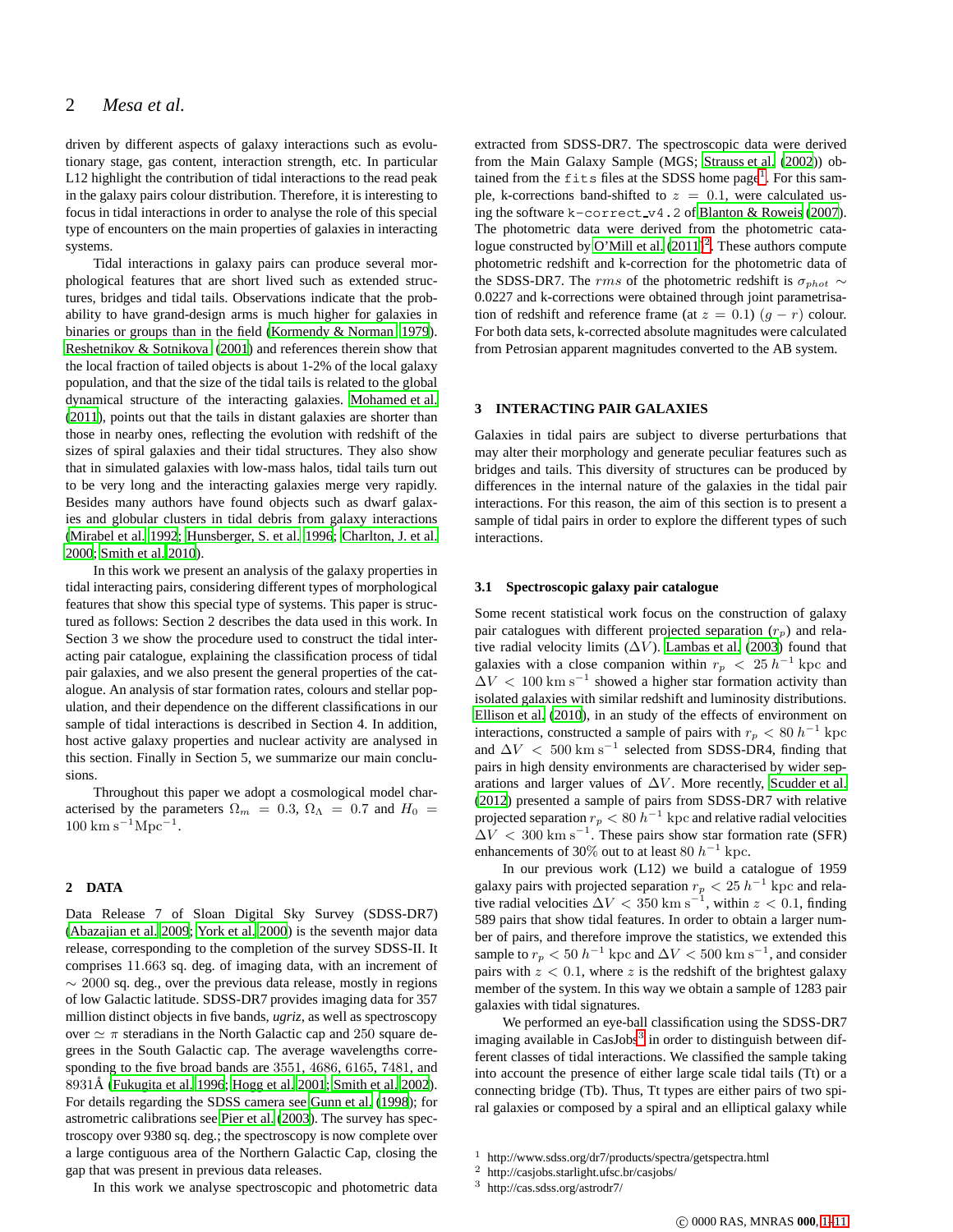

<span id="page-2-0"></span>**Figure 1.** Examples of tidal galaxy pairs images. Left: galaxy pairs with a bridge (Tb). Right: interactions with tidal tails (Tt).

most Tb systems consist of a pair of elliptical galaxies connected by a bridge. We found that 85% of the pairs were classified into these subsamples. The remaining pairs that do not fulfil these two categories were excluded from the present analysis. Fig. [1](#page-2-0) shows examples of Tt and Tb pairs. The visual inspection of the pairs was performed by all the authors dividing the total sample in subsamples of similar number of pairs. The reliability of the classification was addressed by a comparison of the classification of all authors in a common subsample. This comparison provides a classification uncertainty which we estimate of approximately 3%.

Under these considerations the resulting spectroscopic tidal galaxy pair catalogue comprises a total of 1082 pairs.

### **3.2 Spectro-Photometric galaxy pair catalogue**

The SDSS spectrograph uses fibres manually connected to plates in the telescope's focal plane. These fibres are mapped through a mosaic algorithm [\(Blanton et al. 2003\)](#page-10-24) that optimises the observation of large-scale structures. Two fibres can not be placed closer than 55" [\(Strauss et al. 2002\)](#page-10-19), so for two objects with the same priority (such as two MGS galaxies) and whose centres are closer than 55", the algorithm selects at random the galaxy which will be observed spectroscopically. There are regions where the plates overlap (about 30% of the mosaic regions), in which both objects may be observed. Due to fibre collision the spectroscopic sample is affected by incompleteness. The magnitude limit of spectroscopic objects is  $r = 17.77$ , but not all galaxies brighter than this limit were observed. This issue becomes more important when analysing compact objects.

Recently, [O'Mill et al. \(2012](#page-10-25)) employed photometric redshift information to quantify this effect on the detection of triplets of galaxies in the SDSS-DR7. These authors conclude that photometric redshift provide very useful information, allowing to asses fibre collision incompleteness and complete the sample of triple systems at low redshift.

In order to recover pair systems lost due the fibre collision effect, we have include galaxies with photometric redshifts that have r-band magnitude  $r < 17.77$ . For each galaxy with spectroscopic measurements in the redshift range  $z < 0.1$ , we have searched a photometric companion that have a projected distance  $r_p$  <

**Table 1.** Number of Tt and Tb pairs in the spectroscopic and spectrophotometric tidal pair samples

| Samples  | Spectroscopic | Spectro-photometric | Total        |
|----------|---------------|---------------------|--------------|
| Тt<br>Th | 525<br>557    | 944<br>637          | 1469<br>1194 |
| Total    | 1082          | 1581                | 2663         |

 $50 h^{-1}$  kpc and a relative radial velocity  $\Delta V_{phot} < 6800 \text{ km s}^{-1}$ , this last value correspond to  $c \times \sigma_{phot}$  where  $\sigma_{phot}$  is the mean photometric redshift error and  $c$  is the speed of light. [O'Mill et al.](#page-10-25) [\(2012](#page-10-25)) found that the  $1\sigma_{phot}$  interval provides a suitable compromise between high completeness and low contamination in the detection of triplets of galaxies. Including photometric information allows us to increment the number of galaxies in the sample under analysis and, therefore, improve the statistical significance of our results.

Similarly to the spectroscopic catalogue, we perform an eye ball classification of this sample, finding 2043 spectro-photometric galaxy pairs with tidal signs. Apart from the restriction on  $\Delta V_{phot}$ , the existence of tidal signatures reinforce that the galaxy pairs in the spectro-photometric sample are physical systems. About 78% of the pairs in this sample were classified as Tt or Tb, the remaining pairs that do not fulfil these two categories were excluded from the analysis. The resulting spectro-photometric tidal galaxy pair catalogue comprises a total of 1581 pairs.

Table 1 provides the classification and number of pairs in the spectroscopic and spectro-photometric tidal pair samples.

### **3.3 Characteristics of the pair samples**

In order to analyse different physical properties of galaxies in tidal pairs, we select galaxies with spectroscopic measurements and cross-correlate them with the derived galaxy properties from the MPA-JHU emission line analysis for the SDSS-R $\overline{7}^4$  $\overline{7}^4$ . From this cat-

<span id="page-2-1"></span><sup>4</sup> Avaible at<http://www.mpa-garching.mpg.de/SDSS/DR7/>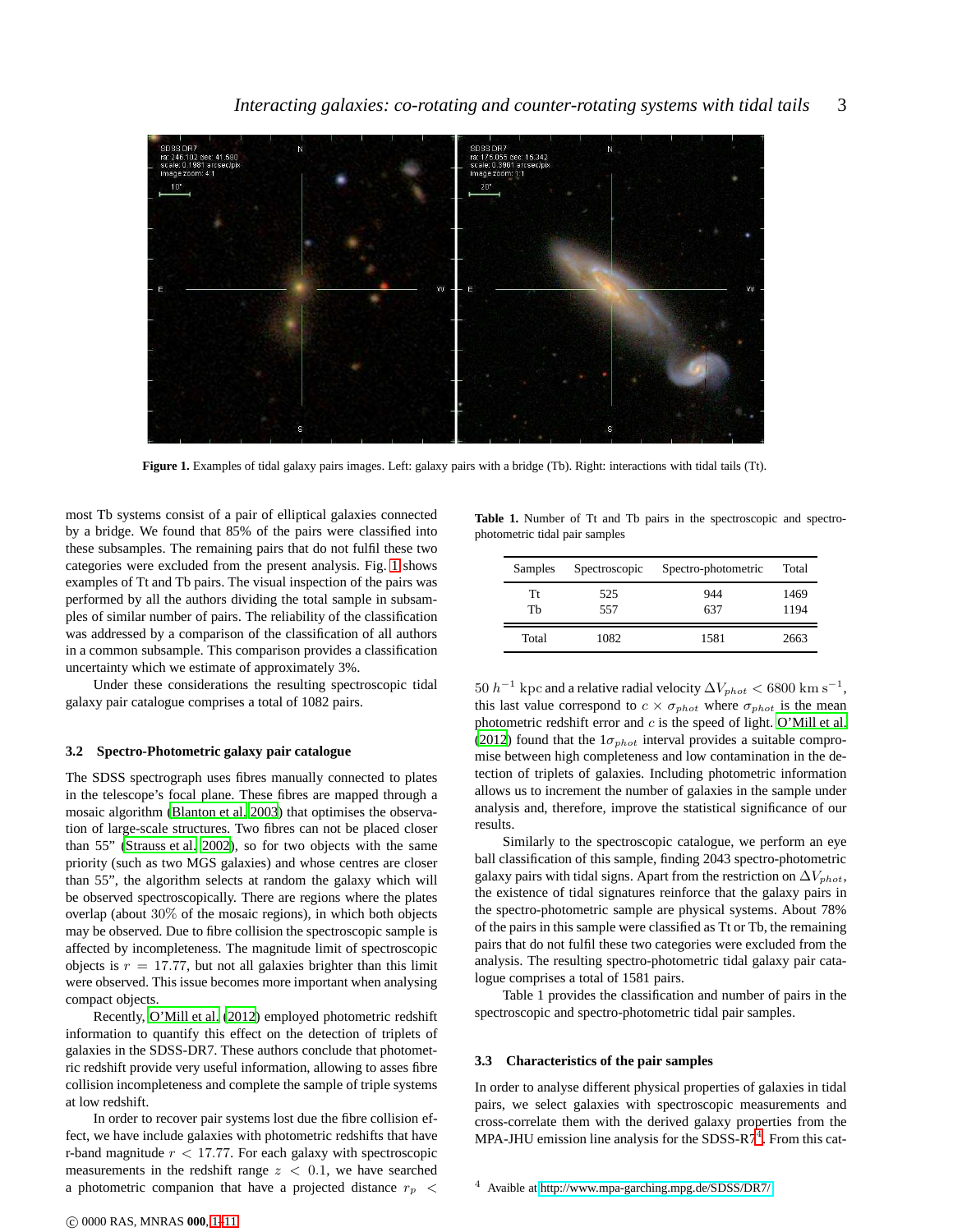

<span id="page-3-0"></span>**Figure 2.** From top to bottom, (a) distribution of z, (b)  $log(M_*)$ , (c)  $M_r$ , (d)  $log(\Sigma_5)$ , (e) C and (f)  $(M_u - M_r)$  for galaxies in pairs classified as Tt (solid lines) and for Tb (dashed lines).

alogue we use the star formation rate normalized to the total mass in stars,  $log(SFR/M_*)$ , taken from [Brinchman et al. \(2004](#page-10-26)). We also use the spectral index  $D_n(4000)$ , as an indicator of the age of stellar populations. This spectral discontinuity occurring at 4000Å [\(Kauffmann et al. 2002](#page-10-27)) arises by an accumulation of a large number of spectral lines in a narrow region of the spectrum, an effect that is important in the spectra of old stars. We have adopted [Balogh et al. \(1999](#page-9-3)) definition of  $D_n(4000)$  as the ratio of the average flux densities in the narrow continuum bands (3850-3950  $\AA$ ) and 4000-4100 Å). We also use total stellar masses  $(M_*)$  based on fits to the photometry [\(Salim et al. 2007](#page-10-28)).

In Fig. [2](#page-3-0) we show different properties of Tt and Tb galaxy pair interactions (redshift, z, stellar mass content, M∗, absolute r-band magnitude,  $M_r$ , local density parameter,  $\Sigma_5$ , concentration index, C and  $(M_u - M_r)$  colour). From the upper panel it can be appreciated that both samples expand similar z ranges but the Tb pairs show a distribution slightly shifted towards higher z values. From panel b, we find that the Tb pairs show a stellar mass distribution with small shift towards larger  $log(M_*)$  values, than galaxies in the Tt sample. This behaviour is also reflected in the  $M_r$  distribution (see  $c$  panel).

With the purpose of analysing the local density environment of the galaxy pairs in our samples, we have calculated the local density parameter  $\Sigma_5$ , to give an estimate of the mean environment of the two subsamples. This parameter is defined through the projected distance d to the  $5^{th}$  nearest neighbour brighter than  $M_r < -20.5$ [\(Balogh et al. 2004](#page-10-29)),  $\Sigma_5 = 5/(\pi d^2)$ , with a radial velocity difference less than 1000  $\text{km s}^{-1}$ , and provides a suitable measurement of the local density of the systems. [Alonso et al.](#page-9-0) [\(2006](#page-9-0)) identified three regions according to the value of  $log(\Sigma_5)$ : low density  $(\log(\Sigma_5) < -0.57)$ , medium density  $(-0.57 < \log(\Sigma_5) < 0.05)$  and hight density (log( $\Sigma_5$ ) > 0.05). The results displayed in Fig. [2](#page-3-0) (d) panel) show that Tb pairs present a higher fraction of galaxies residing in high density environments, while galaxies in Tt pairs are preferentially hosted in environments with intermediate densities.

The concentration index  $C<sup>5</sup>$  $C<sup>5</sup>$  $C<sup>5</sup>$  is a good morphological classification parameter [\(Strateva et al. 2001\)](#page-10-30) and correlate with the stellar mass  $(M_*)$  and SFR [\(Deng 2013](#page-10-31)). [Yamauchi et al. \(2005](#page-10-32)) performed a galaxy morphological classification using the C parameter, finding a very good agreement with the visual classification. We adopted the critical concentration index value of  $C = 2.5$  to segregate concentrated, bulge-like galaxies  $(C > 2.5)$  and more extended, disk-like objects ( $C < 2.5$ ). C index distributions are showed in panel e. From this figure it can be appreciated that the sample of Tb pairs exhibiting higher values of C index with respect to the Tt sample. Moreover, we find that Tb pairs show a higher fraction of galaxies with  $C > 2.5 \approx 85\%$ ), with respect to the Tt sample ( $\approx 60\%$ ). This result indicates that a higher fraction of galaxies in the Tb sample presents bulge morphology, while Tt pairs show a significant fraction of disk type objects. This result is expected under the classification scheme used in this work and because elliptical galaxies are more compact and tend to inhabit higher density regions, so under these conditions is more difficult to develop tidal tails.

Nevertheless, the most significant difference between galaxies in Tb and Tt pairs resides in the  $(M_u - M_r)$  colour distribution. About 95% of the Tb galaxies present red colours  $((M_u - M_r) >$ 2.0) while galaxies in Tt pairs present a more uniform distribution, with 68% of galaxies with redder colours. This result is consistent with the previously found in the distribution of the concentration index, indicating that the sample of Tb pairs is composed mostly by redder early type galaxies.

The trends found with this analysis persist even when considering control samples matched in z,  $M_r$ ,  $M_*$  and  $\Sigma_5$ . This result suggests that the so called 'red peak' present in the color distribution of pair galaxies, reported by different authors (e.g. [Alonso et al. 2006](#page-9-0), [2012;](#page-9-1) Pérez et al. 2009; [Darg et al.](#page-10-33) [2010;](#page-10-33) [Patton et al. 2011\)](#page-10-34), is mostly populated by this special type of tidal interaction that comprises galaxies with a bridge (Tb). We will analyse this topic in detail in a forthcoming paper and, in what follows, we will consider only interactions with tidal tails (Tt) and in particular we will study the interactions between spiral galaxies within this subsample.

<span id="page-3-1"></span> $5\,C = r90/r50$  is the ratio of Petrosian 90 %-50% r-band light radii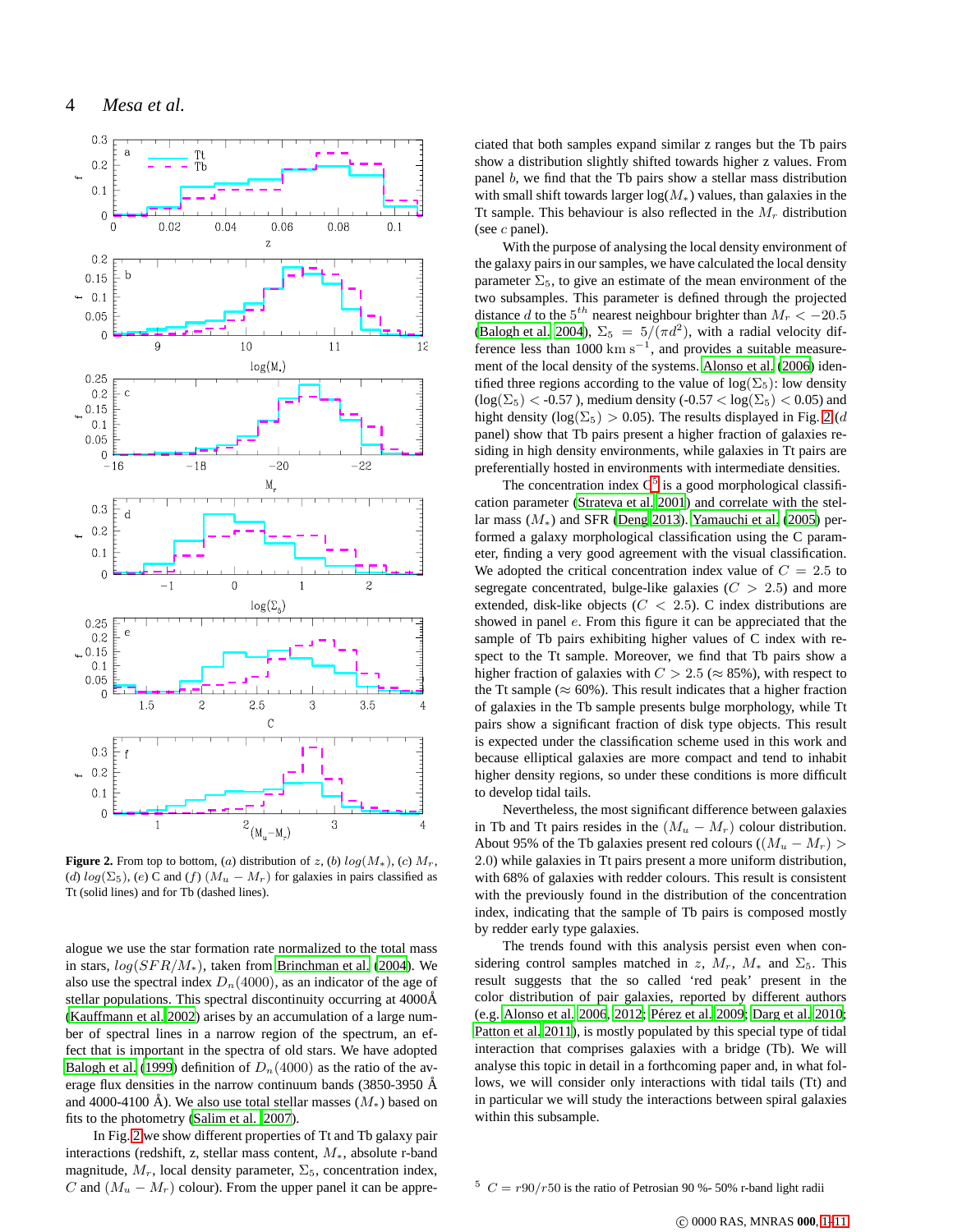

<span id="page-4-0"></span>Figure 3. Examples of galaxy pair images with different classification: co-rotating (left) and counter-rotating (right) in the spectroscopic sample (upper panels) and spectro-photometric catalogue (bottom panels).

### **4 CO-ROTATING AND COUNTER-ROTATING SYSTEMS**

Numerical simulations show that prograde encounters between equal mass galaxies represent the most favourable scenario for creating tidal tails [\(Toomre & Toomre 1972](#page-10-35); [Dubinski, J. et al. 1996\)](#page-10-36), instead, retrograde encounters have greater star formation efficiency than direct encounters. [Di Matteo et al. \(2007\)](#page-10-37) analysed direct and retrograde galaxy encounters finding that galaxies with opposite angular momentum (retrograde encounters) are less affected by tidal interactions and the gas mass content remain confined in the disk forming a reservoir for the intense starburst in the final stage of the merging. On the other hand, [Cervantes-Sodi](#page-10-38) et al. [\(2010\)](#page-10-38) found a correlation between the spin magnitude of neighbouring galaxies, but no clear alignment between orientation. Regarding halo masses, [Dubinski, J. et al. \(1996\)](#page-10-36) found that it is difficult to form a long tail in collisions of galaxies with very massive halos.

In the following study we only analyse tidal interactions between spiral galaxies with tidal tails within Tt pairs, and we visually sub-classified these pairs according to the sense of rotation of the spiral arms. Therefore, we have defined two categories: corotating and counter-rotating pairs. If both galaxies have the same spiral pattern sense we call the system co-rotating, and otherwise we call the system counter-rotating. Analogously to section 3.1 we estimate the uncertainty in this classification that results in 4%. It is noteworthy that the visual inspection performed in order to identify the sense of rotation of the galaxy spiral arms, produces a selection effect and, therefore, most of the systems under study in this section are major mergers. We have analysed how these different spin configurations affect galaxy luminosities, star formation rates, spectral indicators of stellar populations, colours and active nuclei properties.

Upper panels of Fig. [3](#page-4-0) show images of typical examples of co-rotating and counter-rotating pairs in the spectroscopic sample. In a similar way, bottom panels show images of typical examples of these categories in the spectro-photometric catalogue.

Table 2 provides the percentages of co-rotating and counterrotating pairs in the spectroscopic and spectro-photometric samples. Remarkably, we find that co-rotating systems doubles the number of the counter-rotating pairs. A possible explanation for this fact could reside in the initial conditions of nearby halos and that counter-rotating interactions are likely to be more violent, with mergers occurring faster, and with less prominent large-scale tails [\(Hernandez & Lee 2004](#page-10-39)). We notice that this effect is present in both samples, spectroscopic and spectro-photometric catalogues, indicating that the results are not biased by the inclusion of photometric galaxies.

### **4.1 Galaxies without nuclear activity and AGN hosts**

In the following analysis, we used galaxies with spectroscopic measurements and distinguish between active galactic nuclei (AGN) and galaxies without a detected AGN (hereafter non-AGN galax-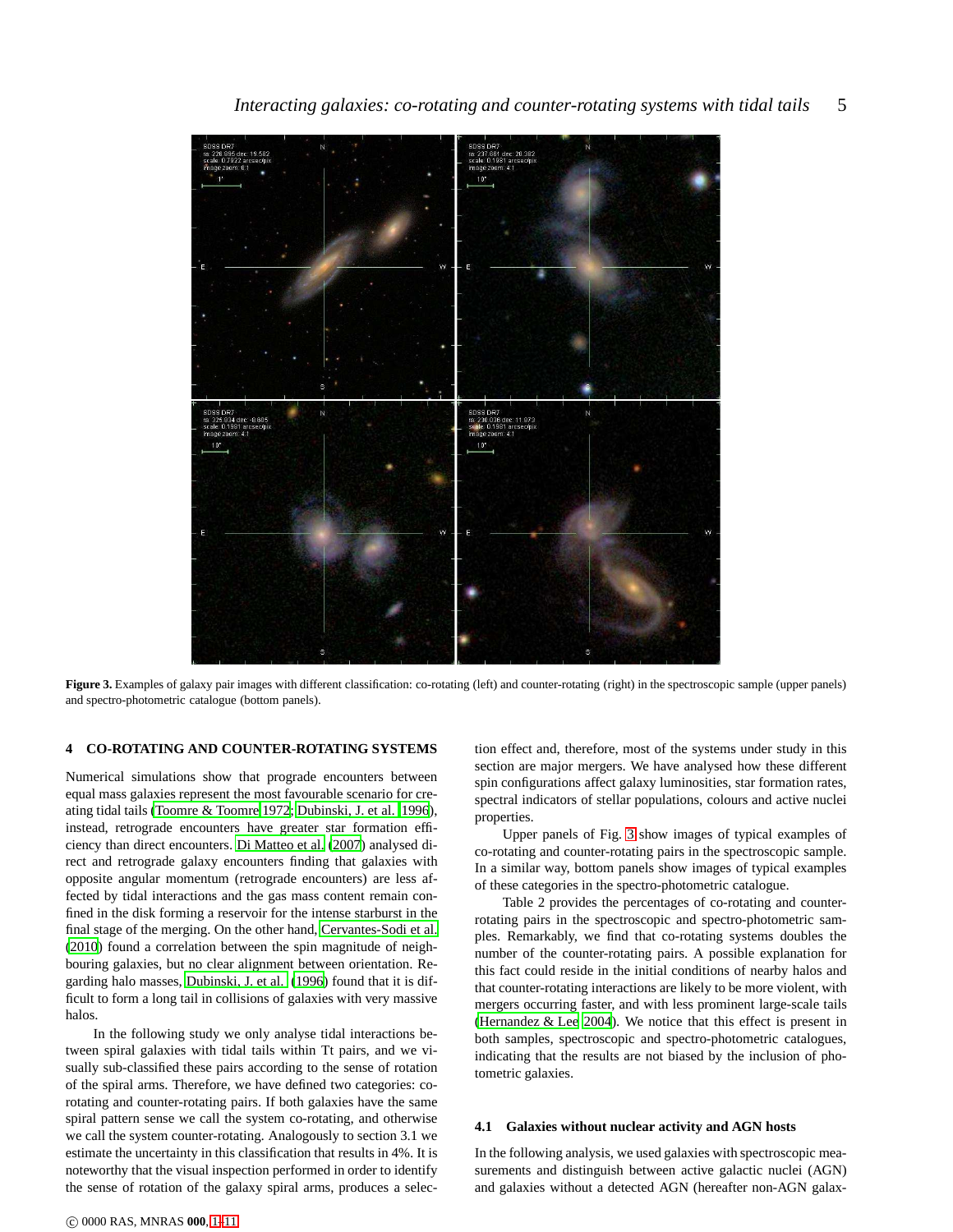**Table 2.** Classification, number of pairs and percentages of co-rotating and counter-rotating galaxy pairs in the spectroscopic and spectro-photometric samples (top and bottom, respectively)

| Sample                  | Classification                  | Number of pairs | Percentages    |
|-------------------------|---------------------------------|-----------------|----------------|
| Spectroscopic           | Co-rotating<br>Counter-rotating | 171<br>85       | 65.4%<br>34.3% |
|                         | Total                           | 256             | 100%           |
| Spectro-<br>photometric | Co-rotating<br>Counter-rotating | 266<br>139      | 66.8%<br>33.2% |
|                         | Total                           | 405             | 100%           |

ies) in co and counter-rotating pairs. For the AGN selection we use the publicly available SDSS emission-line fluxes. The method for emission-line measurement is detailed in [Tremonti et al. \(2004](#page-10-40)). Additionally, we have corrected the emission-line fluxes for optical reddening using the Balmer decrement and the [Calzetti et](#page-10-41) al. [\(2000\)](#page-10-41) dust curve. We assume an  $R_V = A_V / E(B - V)$  = 3.1 and an intrinsic Balmer decrement  $(H\alpha/H\beta)_0$  = 3.1 [\(Osterbrock & Miller 1989](#page-10-42)). Since the true uncertainties in the emission-line measurements were underestimated the signal-tonoise  $(S/N)$  of every line was calculated with the emission-line flux errors adjusted according to the uncertainties suggested by the MPA/JHU catalogue.

The AGN galaxy sample was selected using a standard diagnostic diagram proposed by [Baldwin, Phillips & Terlevich \(1981](#page-9-4)) (hereafter BPT). This diagram allows the separation of type 2 AGN, from normal star-forming galaxies, using emission-line ratios and depending on their position in the diagram. Furthermore, we used only galaxies with signal-to-noise ratio  $S/N > 2$  for all the lines intervening in the diagnostic diagram used to discriminate AGN from HII galaxies. This S/N cut was selected taking into account that the adjusted uncertainties almost duplicated the original errors. So, taking into account the relation between spectral lines,  $[OIII]\lambda5007$ , Hβ, [NII] $\lambda$ 6583 and Hα, within the BPT diagram we follow the [Kauffmann et al. \(2003b\)](#page-10-43) criterion to select type 2 AGN as those with:

$$
\log_{10}([OIII]/\text{H}\beta) > 0.61/(\log_{10}([\text{NII}/\text{H}\alpha]) - 0.05) + 1.3 \quad (1)
$$

using this criteria we build two catalogues, a sample of galaxies free of AGN and a sample of AGN galaxies. Under these restrictions, and from a total of 917 interacting galaxies with these spectroscopic measurements, we found 297 AGN, representing a fraction of about 30%. Table 3 summarizes the percentages. It is important to highlight that the percentages of co and counter-rotating systems in the sample of non-AGN galaxies and in the sample of AGN are similar.

In Fig. [4](#page-5-0) we show the distribution of redshift, stellar mass content and r-band absolute magnitude for the sample of non-AGN galaxies (left) and for the sample of AGN galaxies (right) in co and counter-rotating pairs (solid and dotted lines, respectively). From this figure it can be appreciated that both samples present similar z,  $M_*$  and  $M_r$  distributions.



<span id="page-5-0"></span>**Figure 4.** Distribution of redshift (top), absolute r-band magnitude (middle) and stellar mass content (bottom) for the non-AGN galaxy sample (left) and for the AGN galaxy sample (right) in co and counter-rotating pairs. The solid lines correspond to the co-rotating and the dotted lines correspond to the counter rotating galaxy pairs, respectively.

**Table 3.** Classification, number of galaxies and percentages of co-rotating and counter-rotating galaxy pairs in the AGN sample (top), and in the galaxy sample (bottom)

| Sample           | Classification                  | Number of galaxies | Percentages    |
|------------------|---------------------------------|--------------------|----------------|
| AGN              | Co-rotating<br>Counter-rotating | 191<br>106         | 64.3%<br>35.7% |
|                  | Total                           | 297                | 100%           |
| non-AGN galaxies | Co-rotating<br>Counter-rotating | 417<br>203         | 67.3%<br>32.7% |
|                  | Total                           | 620                | 100%           |

### *4.1.1 Galaxy properties*

In this section we focus our analysis on the sample of spiral galaxies with tidal tails in order to investigate the differences in the properties of the systems according to the sense of rotation of the member galaxy pairs. We study the sample of non-AGN galaxies, defined in the previous subsection, and analyse separately co-rotating and counter-rotating interactions and their effects on the galaxy properties. We also analyse a subsample of closer encounters considering pairs with projected separations  $r_p < 12 h^{-1}$  kpc. This value corresponds to the the median of the  $r_p$  distribution for the total sample.

We analyse the specific star formation rate,  $SFR/M_*$ , the  $D_n(4000)$  parameter, the  $(M_u - M_r)$  colour index and the concentration parameter C.

The distribution of these parameters are shown in Fig. [5](#page-7-0) for the two samples with  $r_p < 50 h^{-1}$  kpc (left) and  $r_p < 12 h^{-1}$  kpc (right). From this figure it can be appreciated that the counterrotating systems show a higher star formation rate. This effect is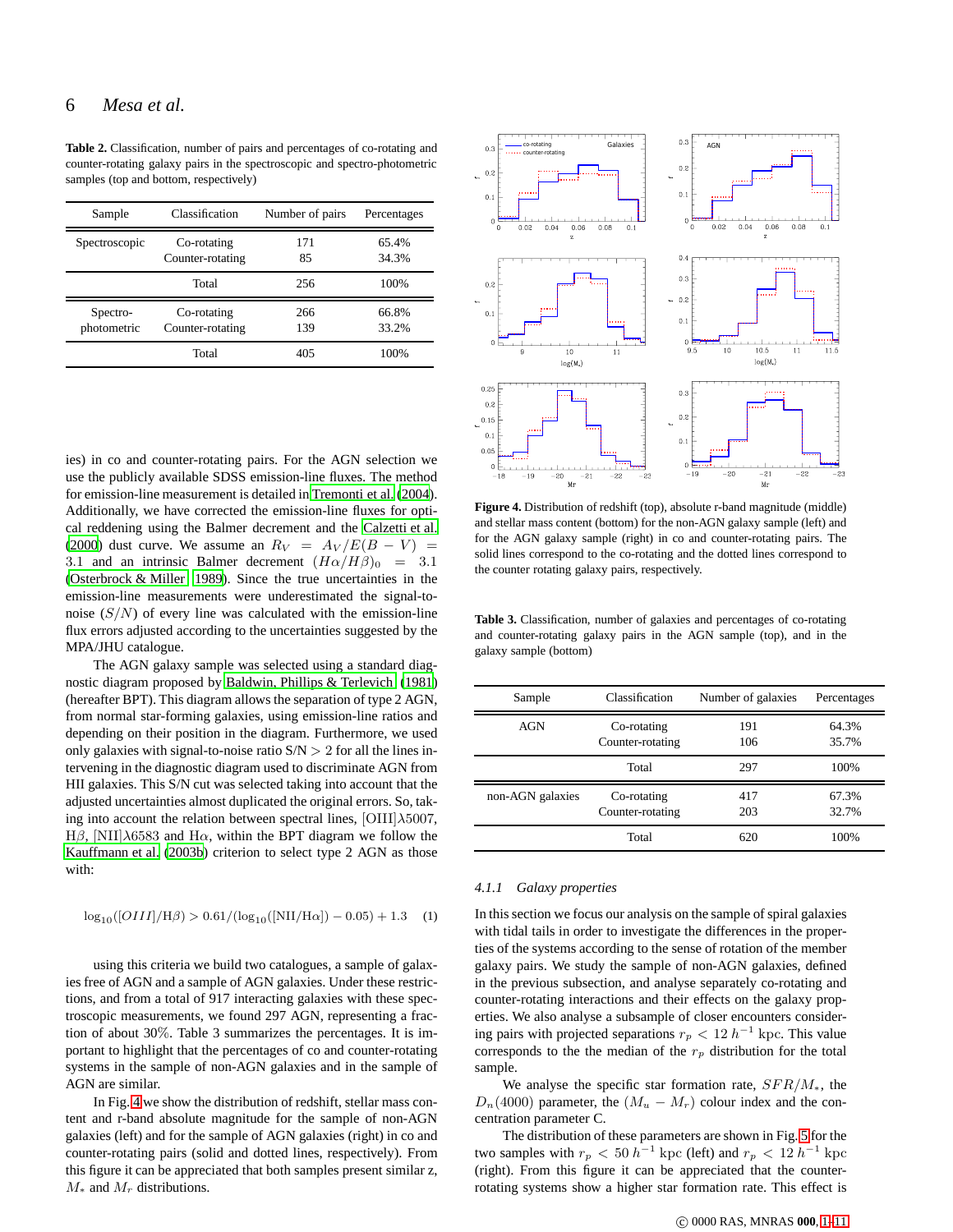**Table 5.** Percentages of AGN galaxies with  $D_n(4000) < 1.8$ ,  $(M_u M_r$ ) < 2.3 and  $C$  < 2.7 in co-rotating and counter-rotating hosts.

| Ranges              | Co-rotating $\%$ | Counter-rotating $\%$ |  |
|---------------------|------------------|-----------------------|--|
| $D_n(4000) < 1.8$   | $51.7 \pm 3.5$   | $61.1 + 4.8$          |  |
| $(M_u - M_r) < 2.3$ | $386 + 34$       | $45.9 + 4.7$          |  |
| C < 2.7             | $45.3 + 3.5$     | $57.0 + 4.5$          |  |

more strongly seen in the sample with  $r_p < 12 h^{-1}$  kpc, where the effect is also reflected in the lower values of  $D_n(4000)$  parameter and  $(M_u - M_r)$  colours. Both samples present similar C values.

In order to quantify these differences we have estimated the fraction of galaxies with  $log(SFR/M_*)$  > -10.0,  $D_n(4000)$  < 1.4 and  $(M_u - M_r)$  < 2.0 and  $C$  < 2.5. In Table 4 we summarize these results. All the uncertainties in this paper were derived through a bootstrap resampling technique [\(Efron, B. 1979](#page-10-44)). It can be seen a larger star formation rate with an associated younger stellar population in counter-rotating systems, an effect that is stronger for the closest  $r_p < 12 h^{-1}$  kpc subsample, with a significance of  $\sim 2.5\sigma$ . We argue that this larger star formation activity in counter-rotating systems can be related to the larger disturbing effects of such interactions in comparison to those in corotating pairs. According to simulations of disk-type galaxy interactions, there is a tight correlation of the starburst and the pericentre passage [\(Mihos & Hernquist 1994](#page-10-45); [Di Matteo et al. 2007](#page-10-37)). Statistically, low  $r_p$  values could have a larger chance of being galaxies at the pericentre distance, giving rise to the stronger effects for the  $r_p < 12 h^{-1}$  kpc subsample.

### *4.1.2 AGN and host properties*

c 0000 RAS, MNRAS **000**, [1–](#page-0-0)11

In this section we use the sample of AGN described in section 4.1, with the purpose of analysing the possible differences in the properties of AGN hosts in co and counter-rotating tidal galaxy pairs. We also investigate the influence of the sense of rotation of tidal interacting spiral galaxies on the black hole activity.

In Fig. [6](#page-6-0) we show the distribution of C,  $D_n(4000)$  and  $(M_u - M_r)$  colour for co and counter-rotating AGN host galaxies. This figure shows only a slightly difference in the behaviour of AGN hosts for the two subsamples, with counter-rotating galaxies presenting bluer colours and younger stellar population than their co-rotating counterpart. In order to quantify these difference, we estimate the fraction of galaxies with  $D_n(4000) < 1.8$ ,  $(M_u - M_r)$  < 2.3 and  $C$  < 2.7. The thresholds were chosen taking into account that, on average, AGN pairs with tidal features have larger  $D_n(4000)$  values and redder colours [\(Liu et al. 2012](#page-10-46)). In addition, [Deng \(2013](#page-10-31)) showed that AGN are preferentially found in more concentrated host galaxies. The results are shown in Table 5, and it can be appreciated similar tendencies that in the galaxy sample analysed in the previous section.

As a tracer of the AGN activity, we focus here on the dust corrected luminosity of the [OIII] $\lambda$ 5007 line, Lum[OIII]. This estimator is widely used by several authors [\(Mulchaey et al.](#page-10-47) [1994](#page-10-47); [Kauffmann et al. 2003b;](#page-10-43) [Heckman et al. 2004,](#page-10-48) [2005;](#page-10-49) [Brinchman et al. 2004](#page-10-26)) mainly due that the [OIII] line is one of the strongest narrow emission lines in optically obscured AGN and with very low contamination by contributions of star formation in the host galaxy.

The distributions of the AGN power derived from the OIII lu-



<span id="page-6-0"></span>**Figure 6.** Distribution of C,  $D_n(4000)$  and  $((M_u - M_r))$  for AGN pair galaxies classified as co and counter-rotating (solid and dotted lines, respectively).



<span id="page-6-1"></span>**Figure 7.** Distribution of  $log(Lum[OIII])$  for AGN galaxies classified as co-rotating (solid lines) and counter-rotating (dotted lines).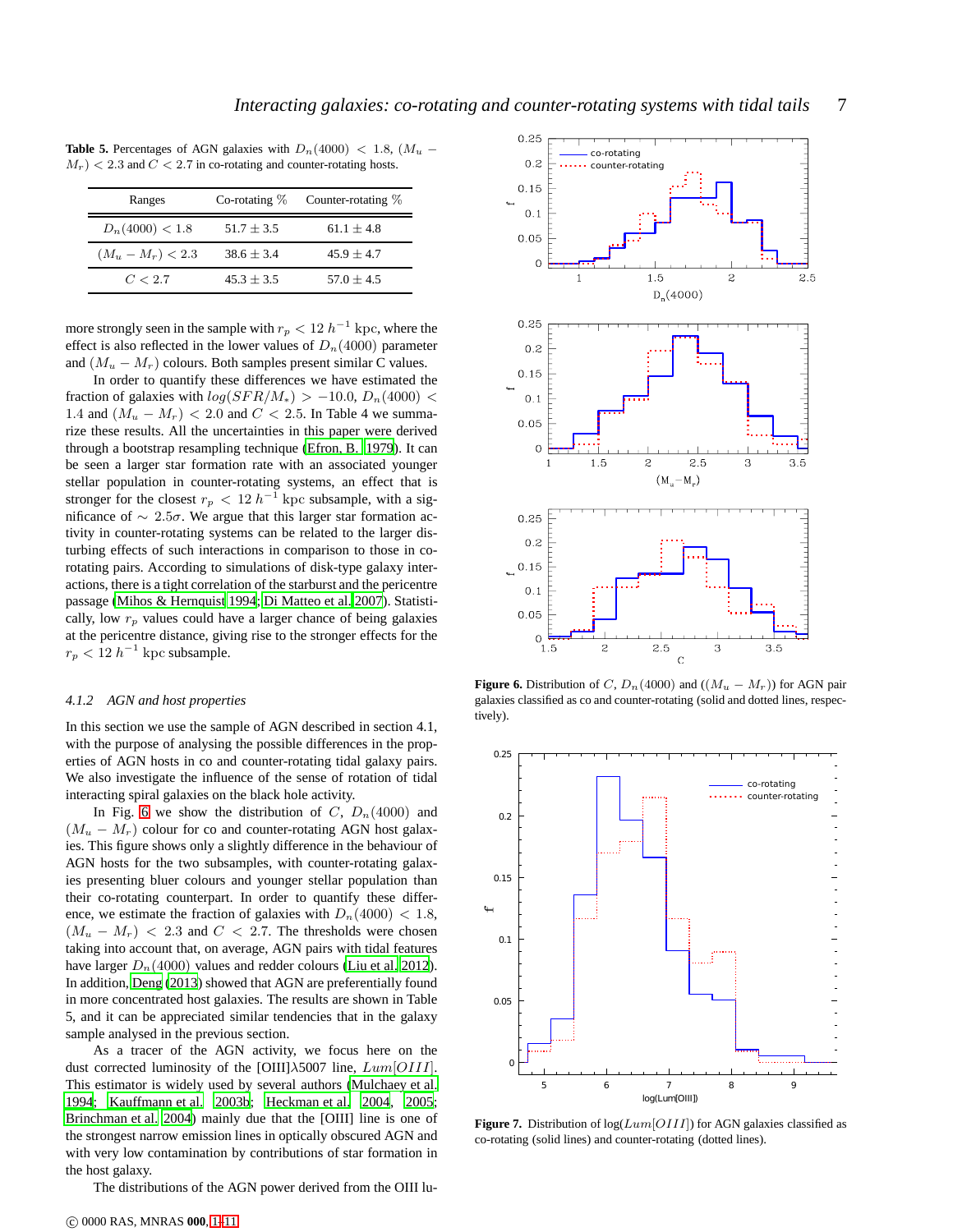# 8 *Mesa et al.*

Table 4. Percentages of galaxies with  $log(SFR/M_*)$  > -10.0,  $D_n(4000)$  < 1.4,  $(M_u - M_r)$  < 2.0 and  $C$  < 2.5 in co-rotating and counter-rotating systems.

|                        | Pairs with $r_p < 50 h^{-1}$ kpc |                      | Pairs with $r_p < 12 h^{-1}$ kpc |                      |
|------------------------|----------------------------------|----------------------|----------------------------------|----------------------|
| Ranges                 | Co-rotating $%$                  | Counter-rotating $%$ | Co-rotating $%$                  | Counter-rotating $%$ |
| $log(SFR/M_*) > -10.0$ | $52.7 + 2.5$                     | $59.0 + 3.4$         | $57.3 + 3.8$                     | $72.2 \pm 5.5$       |
| $D_n(4000) < 1.4$      | $49.92 + 2.6$                    | $55.4 + 3.5$         | $54.7 + 3.9$                     | $68.0 \pm 5.5$       |
| $(M_u - M_r) < 2.0$    | $62.4 + 2.4$                     | $62.0 + 3.4$         | $65.4 + 3.7$                     | $72.4 + 5.4$         |
| C < 2.5                | $52.2 + 2.5$                     | $54.0 + 3.6$         | $46.2 + 3.8$                     | $49.3 + 6.1$         |



<span id="page-7-0"></span>**Figure 5.** Distribution of  $log(SFR/M_*)$ ,  $D_n(4000)$ ,  $(M_u - M_r)$  and C for pair galaxies, excluding AGN, classified as co and counter-rotating (solid and dotted lines, respectively).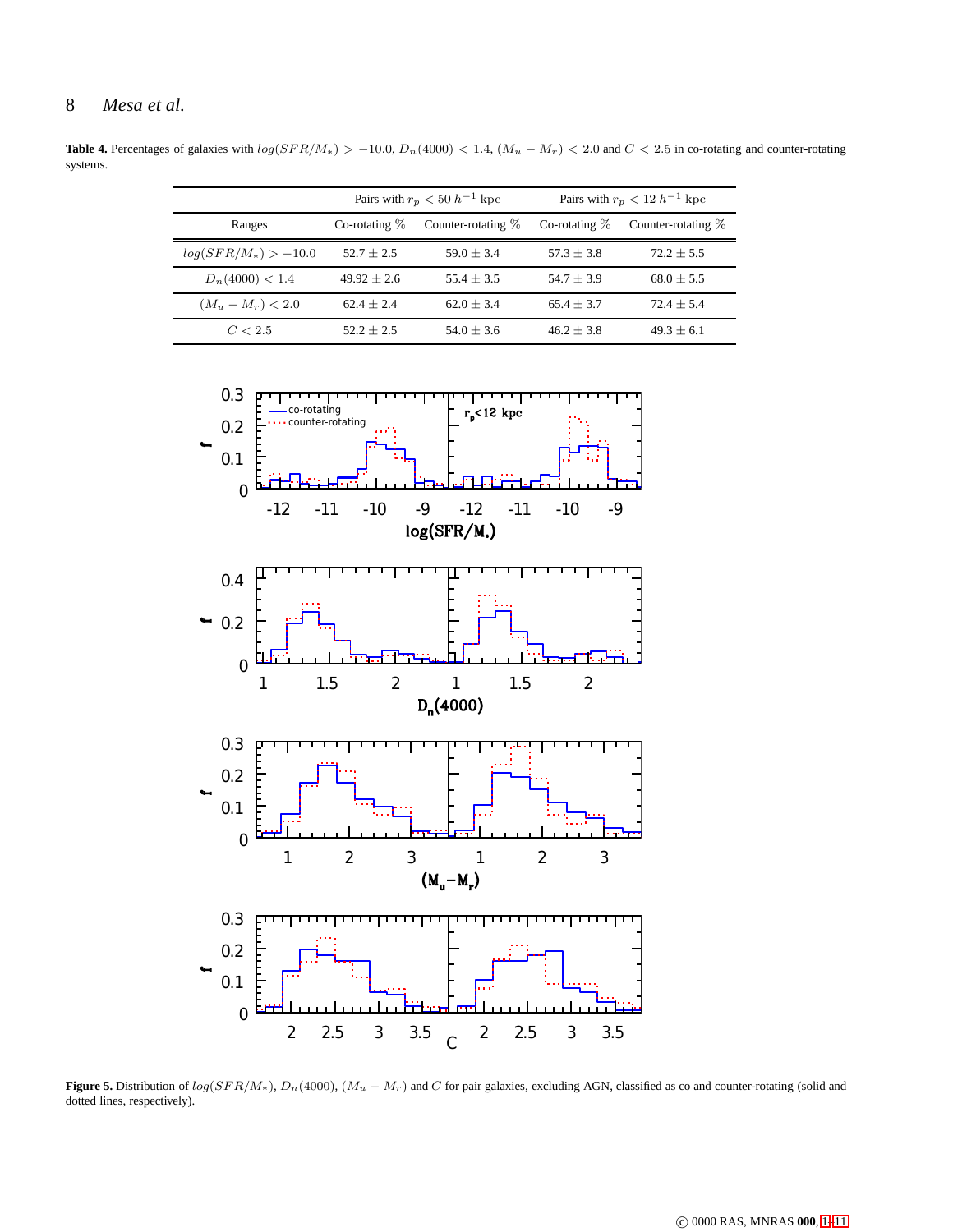minosity of the two subsamples are shown in Fig. [7,](#page-6-1) and it can be appreciated that counter-rotating AGN galaxies present a slight excess of high  $log(Lum[OIII])$  values, with respect to the corotating counterpart. In order to quantify these excesses, we calculate the fraction of galaxies with  $L[OIII] > 6.5$  for both samples, finding  $21.03 \pm 2.92\%$  and  $27.71 \pm 4.18\%$  for co and counterrotating galaxies, respectively. This result could be suggesting that AGN host galaxies in counter-rotating pairs are more powerful than those in the co-rotating systems.

Moreover, the AGN sample can be classified into Composite, Seyfert, LINER and Ambiguous following the classification procedure proposed by [Kewley et al. \(2001](#page-10-50), [2006\)](#page-10-51). In this scheme [Kewley et al. \(2001\)](#page-10-50) define a theoretical discrimination between starburst regions from objects of other types of excitation using three BPT diagrams, as shown in Fig. [8](#page-9-5) (solid lines). Thus, this AGN classification depends on the relative location following equations 2 to 4:

 $\log_{10}([OIII]/\text{H}\beta) > 0.61/(\log_{10}([NII/\text{H}\alpha]) - 0.47) + 1.19$  (2)

 $\log_{10}([OIII]/\text{H}\beta) > 0.72/(\log_{10}([SII/\text{H}\alpha]) - 0.32) + 1.30$  (3)

 $\log_{10}([OIII]/\text{H}\beta) > 0.73/(\log_{10}([OI/\text{H}\alpha]) + 0.59) + 1.33$  (4)

In addition, [Kewley et al. \(2006\)](#page-10-51) provide an empirical division between Seyfert and LINER galaxies given by the following parametrization, where **Seyfert** galaxies are located above the Seyfert-LINER line (dashed line in Fig. [8b](#page-9-5) and Fig [8c](#page-9-5)) on the  $SII/H\alpha$  and  $OI/H\alpha$  diagrams:

$$
\log_{10}([OIII]/\text{H}\beta) > 1.89 \log_{10}([SII/\text{H}\alpha]) + 0.76 \tag{5}
$$

$$
\log_{10}([OIII]/\text{H}\beta) > 1.18 \log_{10}([OI/\text{H}\alpha] + 1.30 \tag{6}
$$

and **LINER** galaxies are located below the Seyfert-LINER line:

$$
\log_{10}([OIII]/\text{H}\beta) < 1.89 \log_{10}([SII/\text{H}\alpha]) + 0.76 \tag{7}
$$

$$
\log_{10}([OIII]/\text{H}\beta) < 1.18 \log_{10}([OI/\text{H}\alpha] + 1.30 \tag{8}
$$

Also, galaxies lying in between the [Kauffmann et al. \(2003b](#page-10-43)) and [Kewley et al.](#page-10-50) [\(2001](#page-10-50)) classification lines are classified as **Composite** galaxies. These galaxies seem to be in a transition between the HII-region and AGN, and probably contain a mixture of metalrich stellar population plus AGN emission. Finally, **Ambiguous** galaxies are those classified as one type of object in one BPT and another in the remaining two diagrams. In Fig. [8](#page-9-5) the relative position of the AGN in co and counter rotating pairs are shown in the three BPT diagnostic diagrams. As it can be appreciated, there is not evidence of differences in the position of AGN in co and counter rotating pairs regarding this classification scheme.

The results are quantified in columns 2 and 4 of Table 6 where the percentage of co and counter rotating galaxy pairs is calculated for every type of object.

In addition, we have explored which of the AGN subclasses present higher median values of Lum[OIII]. The results are shown in columns 3 and 5 of Table 6. It can be noticed that galaxies classified as Composite and Ambiguous present noticeable differences between co and counter-rotating galaxy pairs for median values of  $Lum[OIII]$  being higher for the counter-rotating ones.

c 0000 RAS, MNRAS **000**, [1–](#page-0-0)11

The median of  $Lum[OIII]$  is almost identical (within the estimated errors) for Seyfert and LINER galaxies. This result suggests that these galaxies which have a dubious AGN classification are those which have the strongest differences depending of the sense of rotation. This fact favours the interpretation of the different  $Lum[OIII]$  values according to the sense of rotation, as differences in the star formation activity rather than the AGN itself. In this sense, [Heckman et al. \(2004\)](#page-10-48), compute the average contribution of the AGN to the  $Lum[OIII]$  for a sample of Composite galaxies and the AGN-dominated galaxies taken from SDSS. The results of their work indicate that the  $Lum[OIII]$  emission from Composite galaxies comes, in a range of 50% to 90% from AGN activity, while for AGN-dominated galaxies, more than 90% of the Lum[OIII] comes from AGN emission. Once nuclear activity is triggered, the co-rotating vs. counter-rotating large scale structure becomes irrelevant, nuclear activity is a controlled by very localized small scale physics, see for instance [Cervantes-Sodi et al.](#page-10-52) [\(2011](#page-10-52)).

### **5 CONCLUSIONS**

We have performed a statistical analysis of interacting pairs with tidal features, selected from SDSS-DR7. We obtained a spectroscopic sample considering  $r_p \ < 50 h^{-1}$  kpc and  $\Delta V \ <$  $500 h^{-1}$  kpc. With the aim to obtain better statistical results, for each galaxy with spectroscopic measurements we have searched a photometric companion with projected distance  $r_p < 50 h^{-1}$  kpc and a radial velocity difference  $\Delta V_{phot} < 6810 \text{ km s}^{-1}$ . First, we divided the sample taking into account the presence of tidal tails (Tt) or a connecting bridge (Tb). These subsamples exhibit similar distributions of z,  $M_r$  and  $log(M_*)$ , while local environment, concentration index and color distributions are very different, showing that Tb pairs have a higher fraction of galaxies residing in high density environments, present redder colours and exhibit a bulgetype morphology. The results found in this analysis persist even when considering control samples matched in z,  $M_r$ ,  $M_*$  and  $\Sigma_5$ , suggesting that the so called 'red peak' present in the color distribution of pair galaxies, is mostly populated by tidal interaction that comprises galaxies with a bridge (Tb). In this work, we analyse in detail interactions with tidal tails (Tt) between spiral galaxies, and we sub-classified these pairs according the sense of rotation of the spiral arms, by visual inspection of the images. Then, we defined two categories: co-rotating and counter-rotating pairs.

We can summarize the main results in the following conclusions.

• We find that co-rotating systems doubles the number of the counter-rotating pairs, an effect that is present in both samples, spectroscopic and spectro-photometric catalogues. This could be due a combination of parallel spin preference in initial conditions of nearby halos, a more rapid evolution to merger, and a less effective tidal tail development.

• We have studied separately galaxies without nuclear activity, and AGN hosts in co and counter-rotating tidal pairs. The percentages of co and counter-rotating tidal systems show the same result as mentioned above in both pair samples. We also find similar distributions of redshift, stellar mass content and r-band absolute magnitude for samples of AGN and non-AGN galaxies in co and counter-rotating pairs.

• For galaxies with no AGN activity we find that counterrotating systems have a higher star formation rate and a younger stellar population. This effect is stronger in the sample with  $r_p <$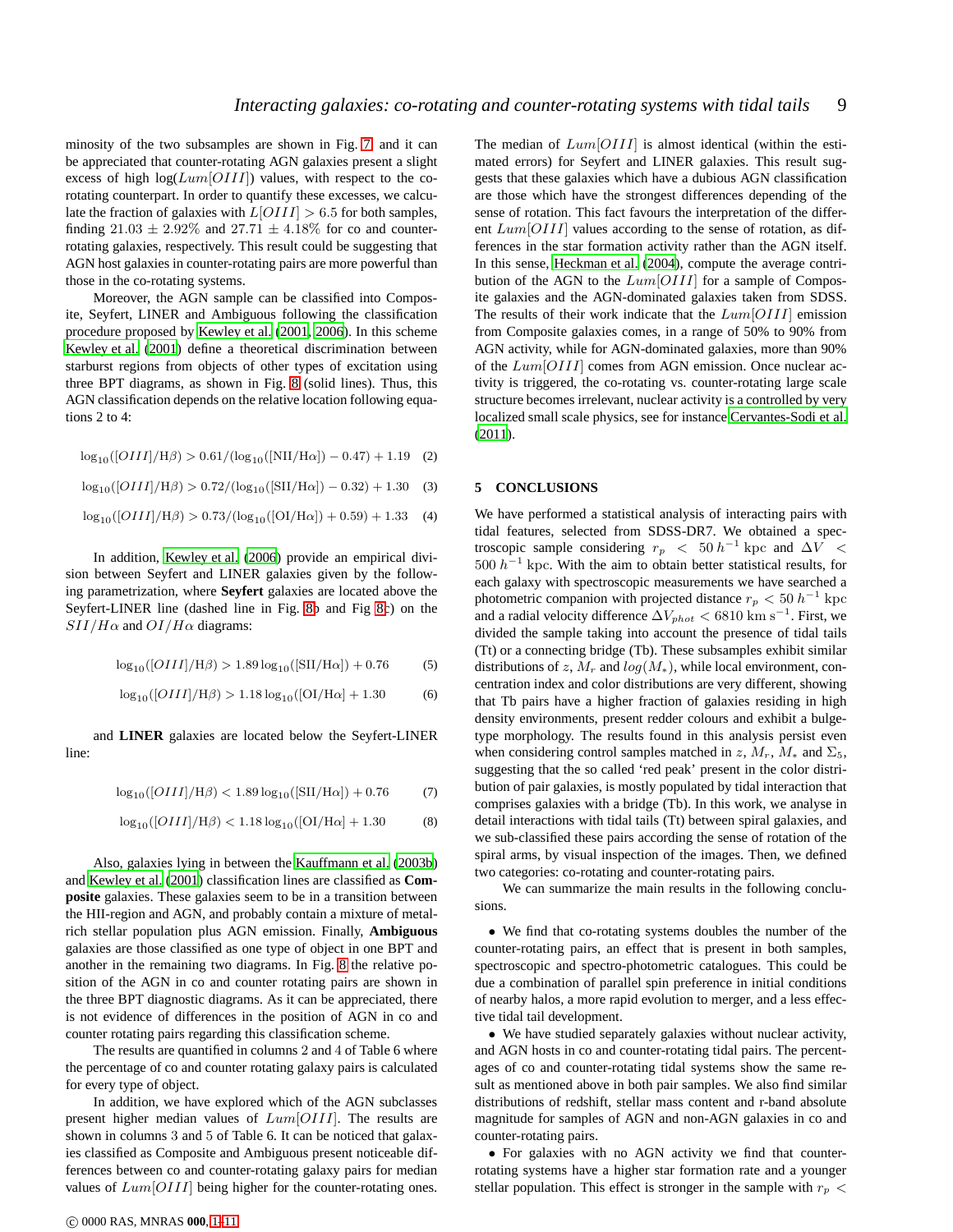

<span id="page-9-5"></span>**Figure 8.** The three BPT diagrams used to classify the emission-line galaxies as: Seyfert, LINER, Composite and Ambiguous galaxies. Left: Dashed line shows the Kauffmann et al (2003) selection criteria. The Kewley et al. (2006) classification is shown as the solid line. Middle and Right: The solid lines separate the star-forming galaxies from the active galaxies and the dashed lines represent the Seyfert-LINER demarcation.

Table 6. Percentages of co-rotating and counter-rotating AGN galaxies in tidal pairs and median values of (Lum[OIII]) for every type of object classification.

|                                             | Co-rotating                                                  |                                                          | Counter-rotating                                             |                                                              |
|---------------------------------------------|--------------------------------------------------------------|----------------------------------------------------------|--------------------------------------------------------------|--------------------------------------------------------------|
| Classification                              | $\%$                                                         | $\langle Lum[OIII] \rangle$                              | %                                                            | $\langle Lum[OIII] \rangle$                                  |
| Seyfert<br>Liners<br>Composite<br>Ambiguous | $12.9 + 2.9$<br>$18.0 + 3.9$<br>$54.1 + 7.3$<br>$15.0 + 3.5$ | $7.1 + 0.4$<br>$6.1 + 0.3$<br>$6.4 + 0.2$<br>$6.2 + 0.2$ | $14.1 + 3.5$<br>$19.8 + 4.4$<br>$50.0 + 6.9$<br>$16.1 + 3.8$ | $6.9 + 0.5$<br>$6.2 + 0.3$<br>$6.6 \pm 0.2$<br>$6.6 \pm 0.3$ |

 $12 h^{-1}$  kpc, as expected due to the larger tidal effects associated to closer encounters.

• We find that the distributions of C,  $D_n(4000)$  and  $(M_u-M_r)$ of AGN host galaxies present a small difference in the behaviour of the two subsamples, showing that counter-rotating hosts have a higher fraction of galaxies with bluer colours and younger stellar population than their co-rotating counterpart.

• The AGN sample was classified into Composite, Seyfert, LINER and Ambiguous following the [Kewley et al. \(2001](#page-10-50), [2006](#page-10-51)) scheme finding no significant differences in the position of AGN in co and counter rotating pairs regarding this classification.

• As a tracer of the AGN activity, we analysed the dustcorrected luminosity of the [OIII] $\lambda$ 5007 line,  $Lum[OIII]$ . We find that, in counter-rotating hosts, the AGN classified as Composite and Ambiguous have a slightly enhanced nuclear activity. Nevertheless, the median of the  $Lum[OIII]$  values is almost identical (within the estimated errors) for Seyfert and LINER galaxies.

### **6 ACKNOWLEDGMENTS**

The authors thank Dr. Xavier Hernandez for a detailed revision and useful comments.

This work was partially supported by the Consejo Nacional de Investigaciones Científicas y Técnicas and the Secretaría de Ciencia y Técnica de la Universidad Nacional de San Juan.

Funding for the SDSS has been provided by the Alfred P. Sloan Foundation, the Participating Institutions, the National Science Foundation, the U.S. Department of Energy, the National Aeronautics and Space Administration, the Japanese Mon-

bukagakusho, the Max Planck Society, and the Higher Education Funding Council for England. The SDSS Web Site is [http://www.sdss.org/.](http://www.sdss.org/)

The SDSS is managed by the Astrophysical Research Consortium for the Participating Institutions. The Participating Institutions are the American Museum of Natural History, Astrophysical Institute Potsdam, University of Basel, University of Cambridge, Case Western Reserve University, University of Chicago, Drexel University, Fermilab, the Institute for Advanced Study, the Japan Participation Group, Johns Hopkins University, the Joint Institute for Nuclear Astrophysics, the Kavli Institute for Particle Astrophysics and Cosmology, the Korean Scientist Group, the Chinese Academy of Sciences (LAMOST), Los Alamos National Laboratory, the Max-Planck-Institute for Astronomy (MPIA), the Max-Planck-Institute for Astrophysics (MPA), New Mexico State University, Ohio State University, University of Pittsburgh, University of Portsmouth, Princeton University, the United States Naval Observatory, and the University of Washington.

### **REFERENCES**

- <span id="page-9-2"></span>Abazajian, K. N., et al. 2009, ApJS, 182, 543
- <span id="page-9-0"></span>Alonso, M.S., Lambas, D.G., Tissera, P.B. & Coldwell, G., 2006, MNRAS, 367, 1029.
- <span id="page-9-1"></span>Alonso, S.; Mesa, V.; Padilla, N.; Lambas, D. G., 2012, A&A, 539A, 46A
- <span id="page-9-4"></span>Baldwin J. A., Phillips M. M. & Terlevich R., 1981, PASP, 93, 5.
- <span id="page-9-3"></span>Balogh M.; Morris, S. L.; Yee, H. K. C.; Carlberg, R. G.; Ellingson, E., 1999, ApJ, 527, 54